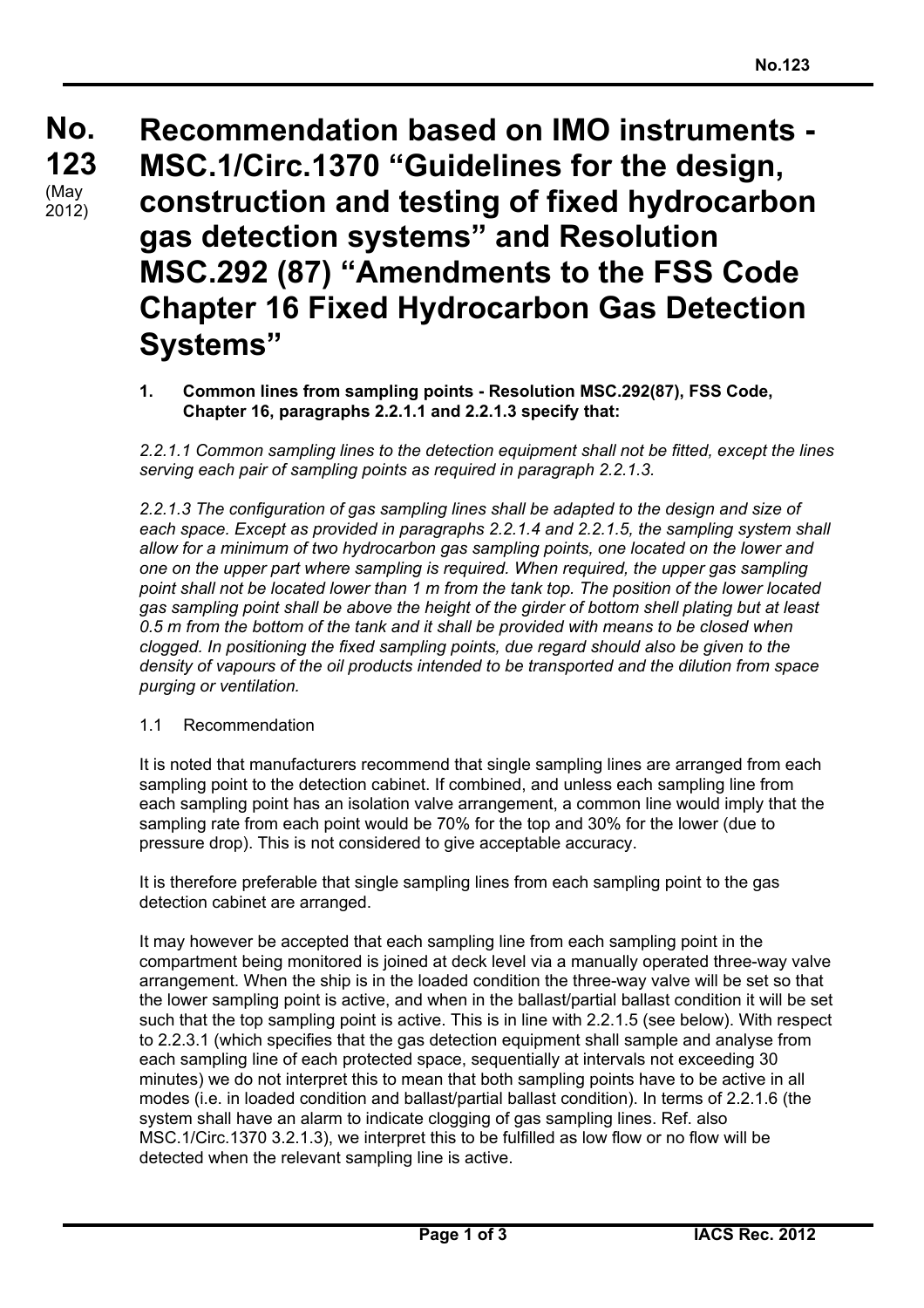

Consequently, it is recommended that

- 1.1.1 the gas detection system should be arranged with single sampling lines from each sampling point to the gas detection cabinet; and
- 1.1.2 sampling lines from each sampling point in the same space may however be combined at deck level via a manually operated three-way valve arrangement. The valve should be provided with local indication of which sampling point is active (top or bottom). A signboard should be provided in the Cargo Control Room to specify the procedure for manual operation of valves depending on operational mode as follows:
- In loaded condition: valve to be set so that lower sampling point is active.
- In ballast/partial ballast condition: valve to be set so that upper sampling point is active.

### **2. Number of sampling points – Resolution MSC.292(87), FSS Code, Chapter 16, paragraph 2.2.1.5 specifies that:**

*2.2.1.5 For ballast tanks in the double-bottom, ballast tanks not intended to be partially filled and void spaces, the upper gas sampling point is not required.*

# 2.1 Recommendation

It is noted that these provisions state that top and bottom sampling points as required in paragraph 2.2.1.3 need not be fitted in ballast tanks that are not intended to be partially filled and void spaces. In such spaces the top sampling point may be omitted.

In terms of ballast tanks, trim and stability manuals frequently include loading conditions involving partially filled ballast tanks. However, it is not considered feasible to implement this as an operational limitation for ships.

In order to avoid deviating interpretations related to the term "intended," top and bottom sampling points are required for all ballast tanks.

Consequently, it is recommended that:

- 2.1.1 For void spaces and other dry compartments such as ballast pump rooms, one bottom sampling detector is acceptable; and
- 2.1.2 For ballast tanks and freshwater tanks, top and bottom sampling points should be provided unless the prohibition of partial filling is clearly stated in the Trim and Stability Booklet/Loading Manual.

### **3. Adjacent tanks – Resolution MSC.291(87), SOLAS regulation II-2/4.5.7.3.1 states that:**

*5.7.3.1 In addition to the requirements in paragraphs 5.7.1 and 5.7.2, oil tankers of 20,000 tonnes deadweight and above, constructed on or after 1 January 2012, shall be provided with a fixed hydrocarbon gas detection system complying with the Fire Safety Systems Code for measuring hydrocarbon gas concentrations in all ballast tanks and void spaces of double-hull and double-bottom spaces adjacent to the cargo tanks, including the forepeak tank and any other tanks and spaces under the bulkhead deck adjacent to cargo tanks.*